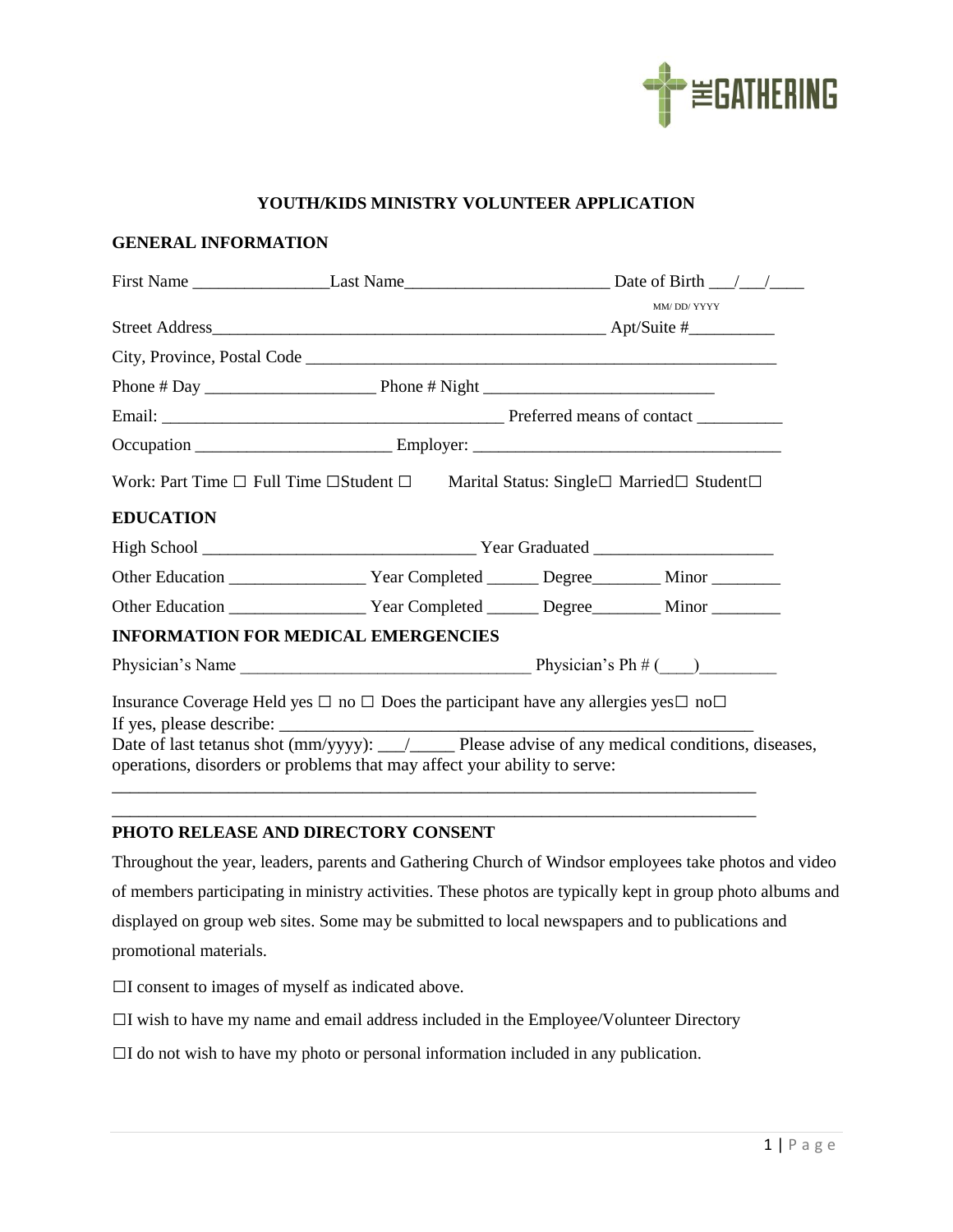

# **PERSONAL AND SPIRITUAL HISTORY**

On a separate piece of paper, please answer the following questions: (answers need only be 1 - 2 paragraphs long)

1. Write a brief testimony about how you became a Christian (include date if possible).

2. Write briefly about significant events in your life that have impacted you spiritually

3. Describe ways in which you have grown in your spiritual journey since you became a Christian.

4. How would you describe your spiritual journey now?

5. What accountability do you currently have in your spiritual journey? Who is helping you grow in your faith and how?

6. What do you do when you have a conflict with someone? How do you handle confrontation?

7. Are there any additional issues or concerns happening in your life right now that would have an impact

in your commitment and involvement in ministry to minors? (Relationships, other commitments, etc.)

8. List the date and activities of other ministry experiences here at The Gathering Church Windsor, and the reason for ending that ministry. (Date started ministry/activity date ended/ reason)

9. Describe any other ministry / church experience you have been involved with.

10. What spiritual gifts do you feel you have, and how would you like to use them in ministry at The Gathering. Use 1 Corinthians 12:1-11, Romans 12:3-9, and 1 Peter 4:10-11 as reference points.

11. Why do you want to serve in Kids/Youth ministry?

12. What are some of your expectations of the Kids/Youth ministry staff at The Gathering Church Windsor?

In caring for minors, we believe it is our responsibility to seek workers that are able to provide healthy, safe and nurturing relationships. Please answer the following questions accordingly. Any special concerns can be discussed individually with the pastors/elders.

Are you currently using illegal drugs? Yes  $\Box$  No  $\Box$ 

Have you ever gone through treatment for alcohol or drug abuse? Yes  $\Box$  No  $\Box$ If yes please describe:

\_\_\_\_\_\_\_\_\_\_\_\_\_\_\_\_\_\_\_\_\_\_\_\_\_\_\_\_\_\_\_\_\_\_\_\_\_\_\_\_\_\_\_\_\_\_\_\_\_\_\_\_\_\_\_\_\_\_\_\_\_\_\_\_\_\_\_\_\_\_\_\_ Have you ever had sexual relations with any minor after you became an adult? Yes $\square$  No $\square$ 

\_\_\_\_\_\_\_\_\_\_\_\_\_\_\_\_\_\_\_\_\_\_\_\_\_\_\_\_\_\_\_\_\_\_\_\_\_\_\_\_\_\_\_\_\_\_\_\_\_\_\_\_\_\_\_\_\_\_\_\_\_\_\_\_\_\_\_\_\_\_\_\_

Have you ever been accused or convicted of any form of child abuse? Yes $\square$  No $\square$ If yes, please describe.

Have you ever been a victim of any form of child abuse? Yes $\square$  No $\square$ 

If yes, would you like to speak to a counselor or pastor? Yes  $\Box$  No $\Box$ 

\_\_\_\_\_\_\_\_\_\_\_\_\_\_\_\_\_\_\_\_\_\_\_\_\_\_\_\_\_\_\_\_\_ \_\_\_\_\_\_\_\_\_\_\_\_\_\_\_\_\_\_

Are you willing to obtain a Police Clearance (CPIC & VSV)? Yes  $\Box$  No  $\Box$ 

How long have you attended The Gathering Church Windsor?

The information contained in this application is correct to the best of my knowledge. I give my authorization to The Gathering Church Windsor or its representatives to release any and all records or information relating to working with minors. The Gathering Church Windsor may contact my references and appropriate government agencies as deemed necessary in order to verify my suitability as a kids/youth worker. I understand that the personal information in this application will be held confidential by the professional church staff.

Signature Date (mm/dd/yyyy)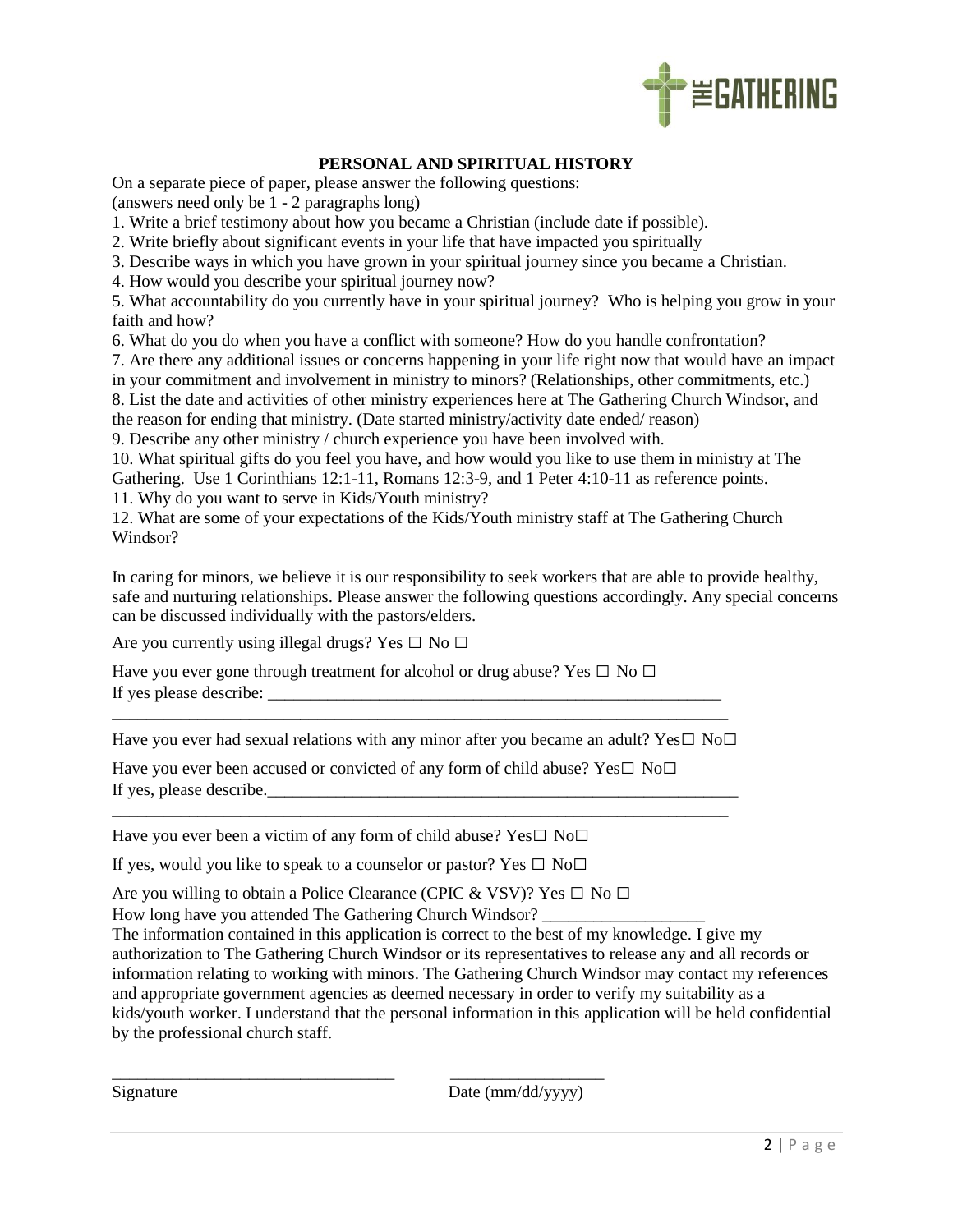

# **THE GATHERING CHURCH WINDSOR YOUTH/KIDS MINISTRY COMMITMENTS**

After observing the youth/kids ministry, spending time in prayer, and discussing with my family the commitment involved with being a worker for youth/kids ministry, I choose to commit to the following:

 $\Box$ I acknowledge the lordship of Jesus Christ in my life and have a personal relationship with him.

 $\Box$ I am committed toward growing and maturing my relationship with God through quiet times, active

attendance at church, and involvement in an accountable relationship.

 $\Box$ I am committed to choices and a lifestyle that are both godly and "above reproach", knowing that my

lifestyle is a model for minors

□I am making a commitment to the kids/youth ministry for at least the full school year.

 $\Box$ I will attend the scheduled meetings and worker training sessions.

 $\Box$ I understand the vision and goals of the kids/youth ministry and The Gathering Church Windsor and

commit to help fulfilling those goals.

 $\Box$ Because I am making a significant commitment and my presence is important; I agree to be consistent and on-time to Church and the Youth/Kids Ministry Events.

\_\_\_\_\_\_\_\_\_\_\_\_\_\_\_\_\_\_\_\_\_\_\_\_\_\_\_\_\_\_\_\_\_\_\_\_\_\_\_\_\_\_\_\_\_\_\_\_\_\_\_\_ \_\_\_\_\_\_\_\_\_\_\_\_\_\_\_\_\_\_\_

Signature Date (mm/dd/yyyy)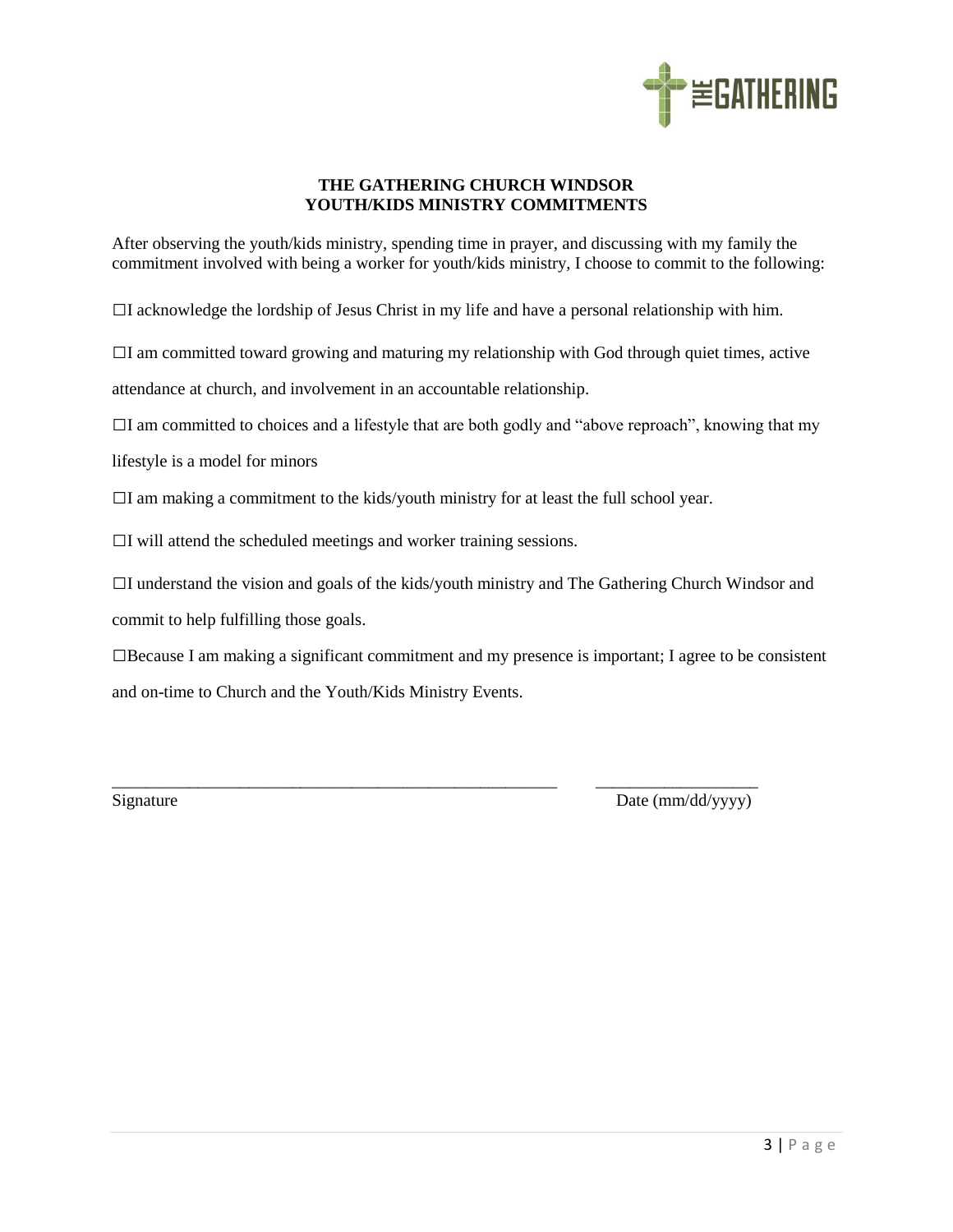

## **THE GATHERING CHURCH WINDSOR YOUTH/KIDS MINISTRY REFERENCE**

*Please print this page and give to reference to complete* 

\_\_\_\_\_\_\_\_\_\_\_\_\_\_\_\_\_\_\_\_\_\_\_\_\_ is applying to become a volunteer worker with youth/kids ministry at The Gathering Church Windsor and has given your name as a personal reference. The person in this position will be in close contact with minors and we want to ensure that these relationships will be healthy ones. Please complete the form below and send us your evaluation of this person's character and integrity. Your response will remain confidential.

1. Describe your relationship with this person:

2. How long have you known this person? *Please use the following scale to respond to the questions 3 through 8: 1-LOW 2-BELOW AVERAGE 3- AVERAGE 4-VERY GOOD 5-EXCELLENT* 

How would you rate his or her ability in the following?

- 3. Involvement in peer relationships? \_\_\_\_\_
- 4. Emotional Maturity? \_\_\_\_\_
- 5. Resolving Conflict? \_\_\_\_\_
- 6. Following through with Commitments? \_\_\_\_\_
- 7. Ability to relate to students? \_\_\_\_\_
- 8. Spiritual Maturity?
- 9. What are this applicant's greatest strengths?

10. Do you have concerns regarding this person working with students? If so, please explain:

\_\_\_\_\_\_\_\_\_\_\_\_\_\_\_\_\_\_\_\_\_\_\_\_\_\_\_\_\_\_\_\_\_\_\_\_\_\_\_\_\_\_\_\_\_\_\_\_ \_\_\_\_\_\_\_\_\_\_\_\_\_\_\_\_\_\_

\_\_\_\_\_\_\_\_\_\_\_\_\_\_\_\_\_\_\_\_\_\_\_\_\_\_\_\_\_\_\_\_\_\_\_\_\_\_\_\_\_\_\_\_\_\_\_\_\_\_\_\_\_\_\_\_\_\_\_\_\_\_\_\_\_\_\_\_\_\_\_\_\_\_\_\_\_\_ \_\_\_\_\_\_\_\_\_\_\_\_\_\_\_\_\_\_\_\_\_\_\_\_\_\_\_\_\_\_\_\_\_\_\_\_\_\_\_\_\_\_\_\_\_\_\_\_\_\_\_\_\_\_\_\_\_\_\_\_\_\_\_\_\_\_\_\_\_\_\_\_\_\_\_\_\_\_

\_\_\_\_\_\_\_\_\_\_\_\_\_\_\_\_\_\_\_\_\_\_\_\_\_\_\_\_\_\_\_\_\_\_\_\_\_\_\_\_\_\_\_\_\_\_\_\_\_\_\_\_\_\_\_\_\_\_\_\_\_\_\_\_\_\_\_\_\_\_\_\_\_\_\_\_\_\_ \_\_\_\_\_\_\_\_\_\_\_\_\_\_\_\_\_\_\_\_\_\_\_\_\_\_\_\_\_\_\_\_\_\_\_\_\_\_\_\_\_\_\_\_\_\_\_\_\_\_\_\_\_\_\_\_\_\_\_\_\_\_\_\_\_\_\_\_\_\_\_\_\_\_\_\_\_\_

Thank you for taking the time to fill this out. If you have any questions regarding this reference, please contact the Pastor Staff

Your Name Date (mm/dd/yyyy)

Preferred Phone # (\_\_\_) \_\_\_\_\_\_\_\_\_\_\_\_\_\_\_\_\_\_\_ Best time of day to contact \_\_\_\_\_\_\_\_\_\_\_\_\_\_\_\_ *Please return to: The Gathering Church, 2401 Columbus Ave, Windsor, ON N9E 1R8 Attention: Pastor Phil Siebenmorgen phil@thegatheringwindsor.com*